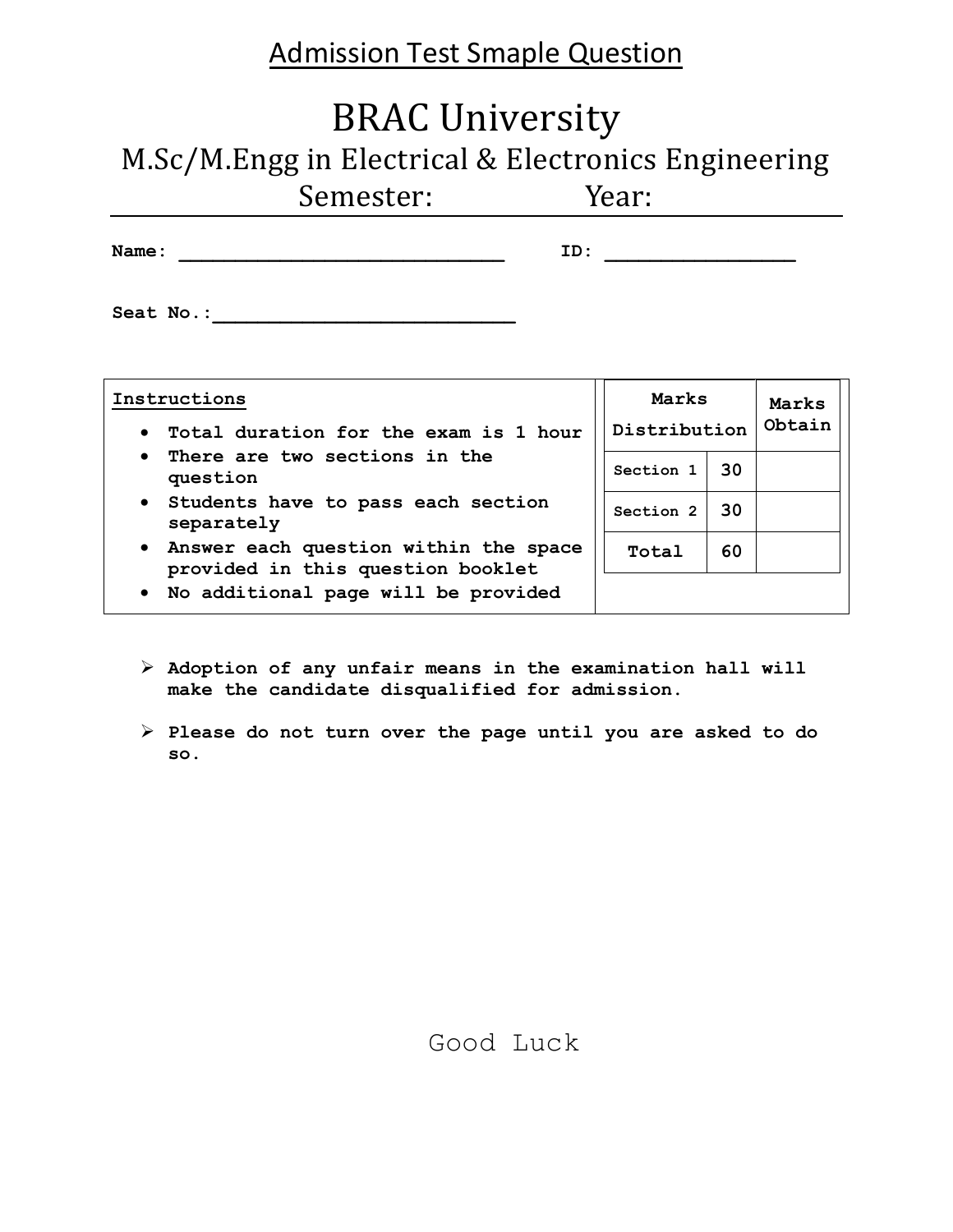## Section 1

#### **PART A** (Total number of questions in this part is **TWO** (2); answer any **ONE** (1) question)

1. Use Node analysis to find the current  $I_0$  as shown in Fig. 1. [15]

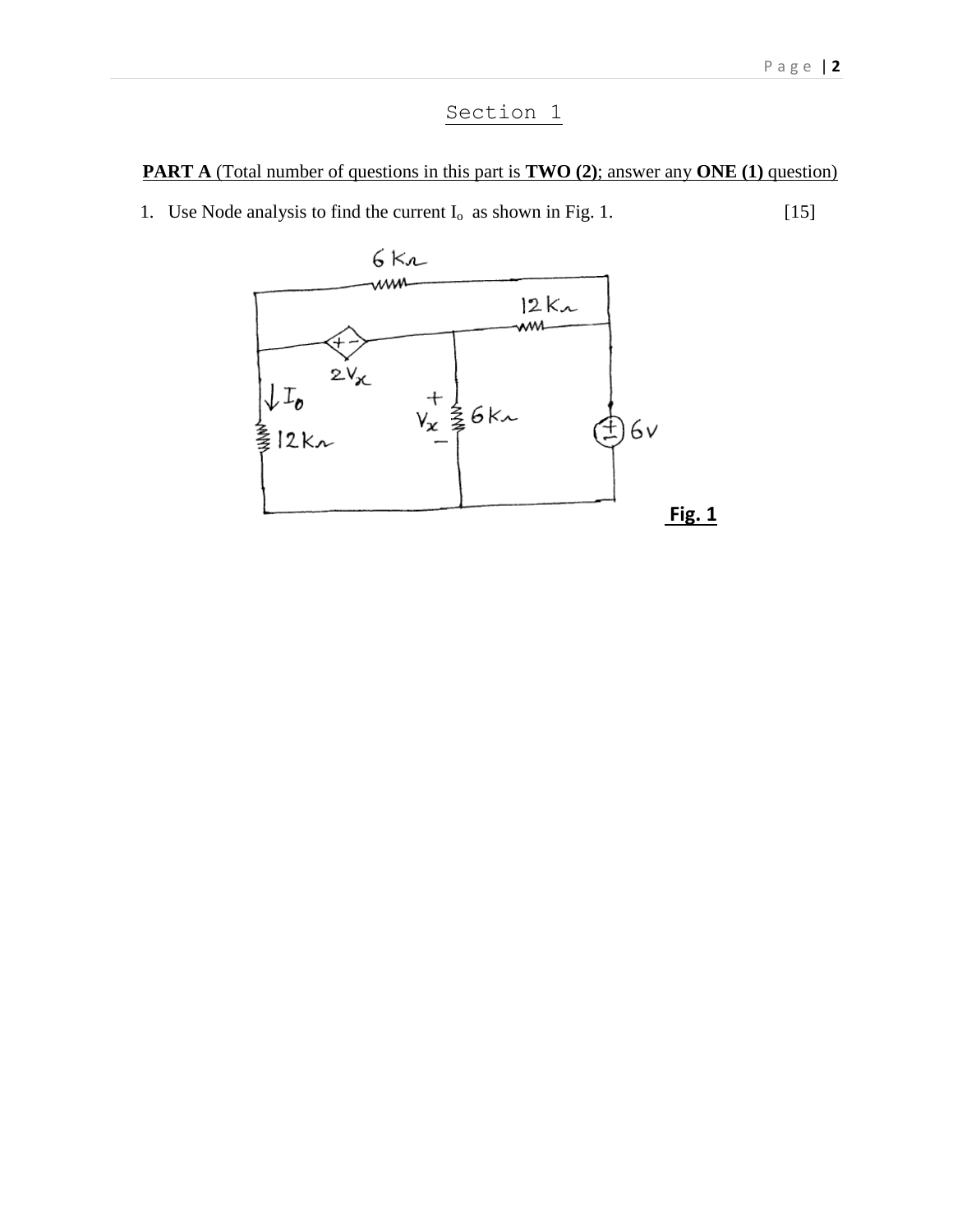2. Find out the equivalent resistances  $R_{ab}$  and  $R_{cd}$  as indicted in the figure shown below using  $\Delta$ -Y or Y- $\Delta$  conversion. [15]

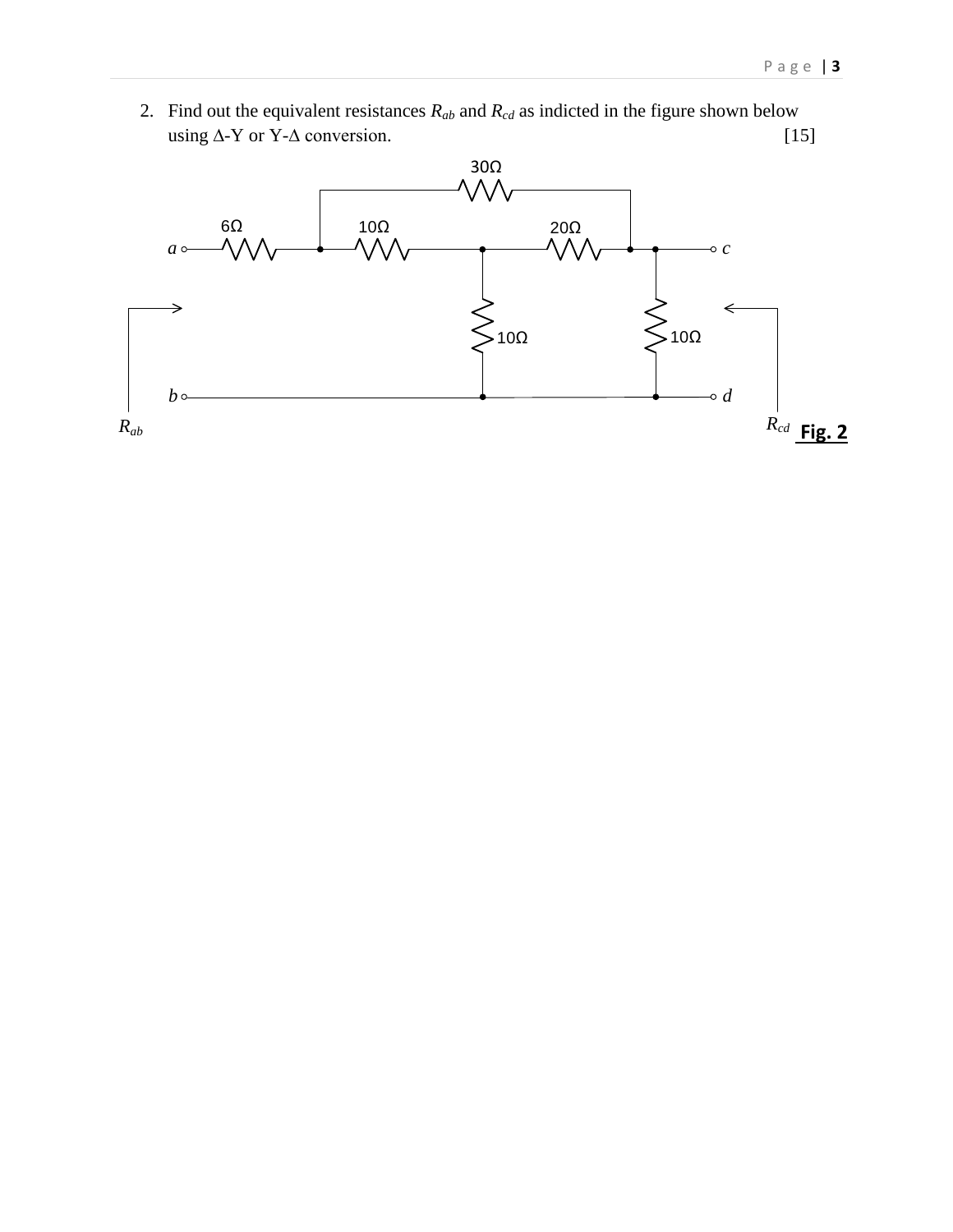#### **PART B** (Total number of questions in this part is **TWO** (2); answer any **ONE** (1) question)

3. For the network shown in Fig. 1, find the current *I* using **Superposition Theorem**. [15]

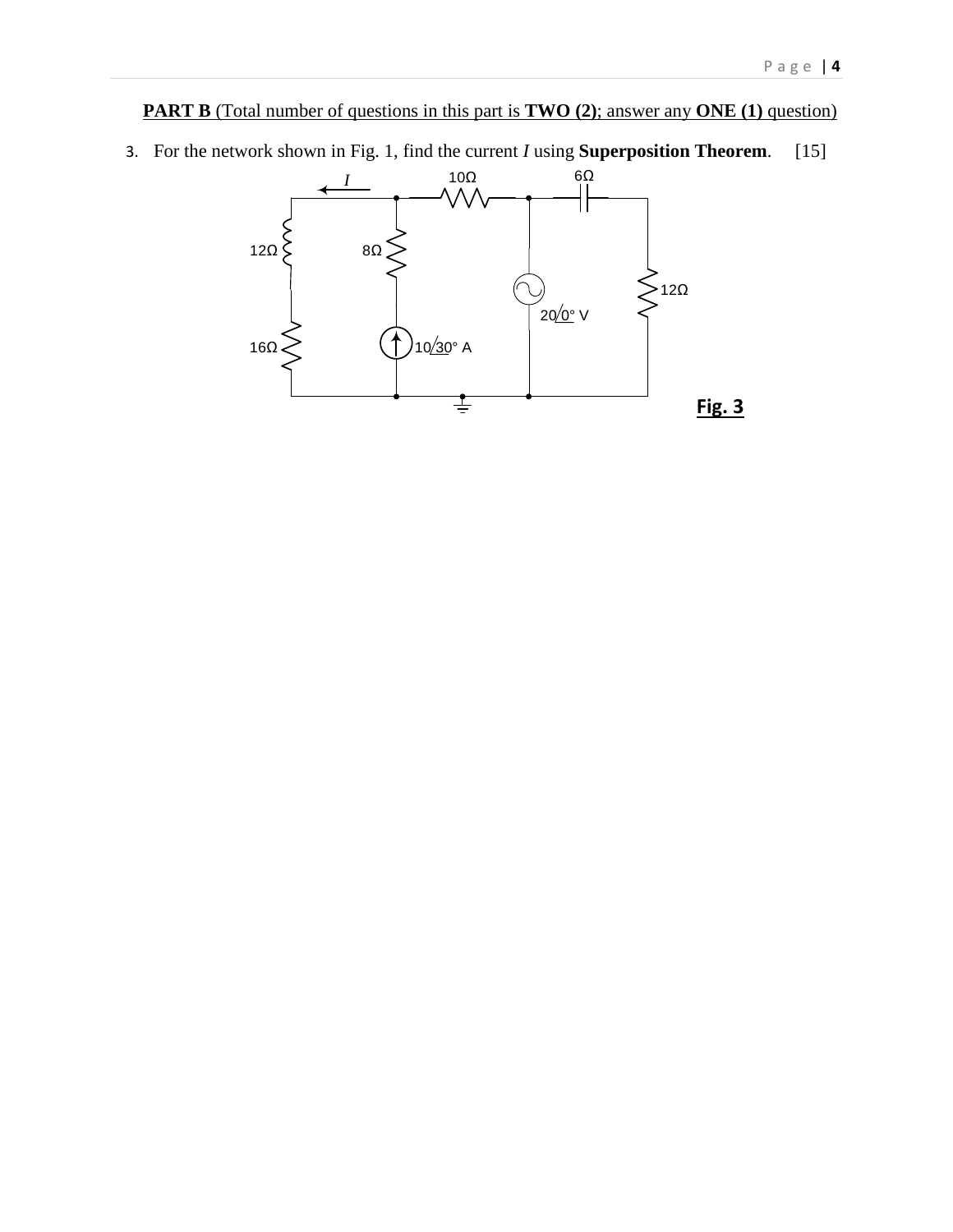4. Consider the following network shown in Fig. 4.

$$
[15]
$$

- a) Find the Thevenin's equivalent circuit between the terminals a and b.
- b) Find the load impedance for which maximum power will be transferred to the load.